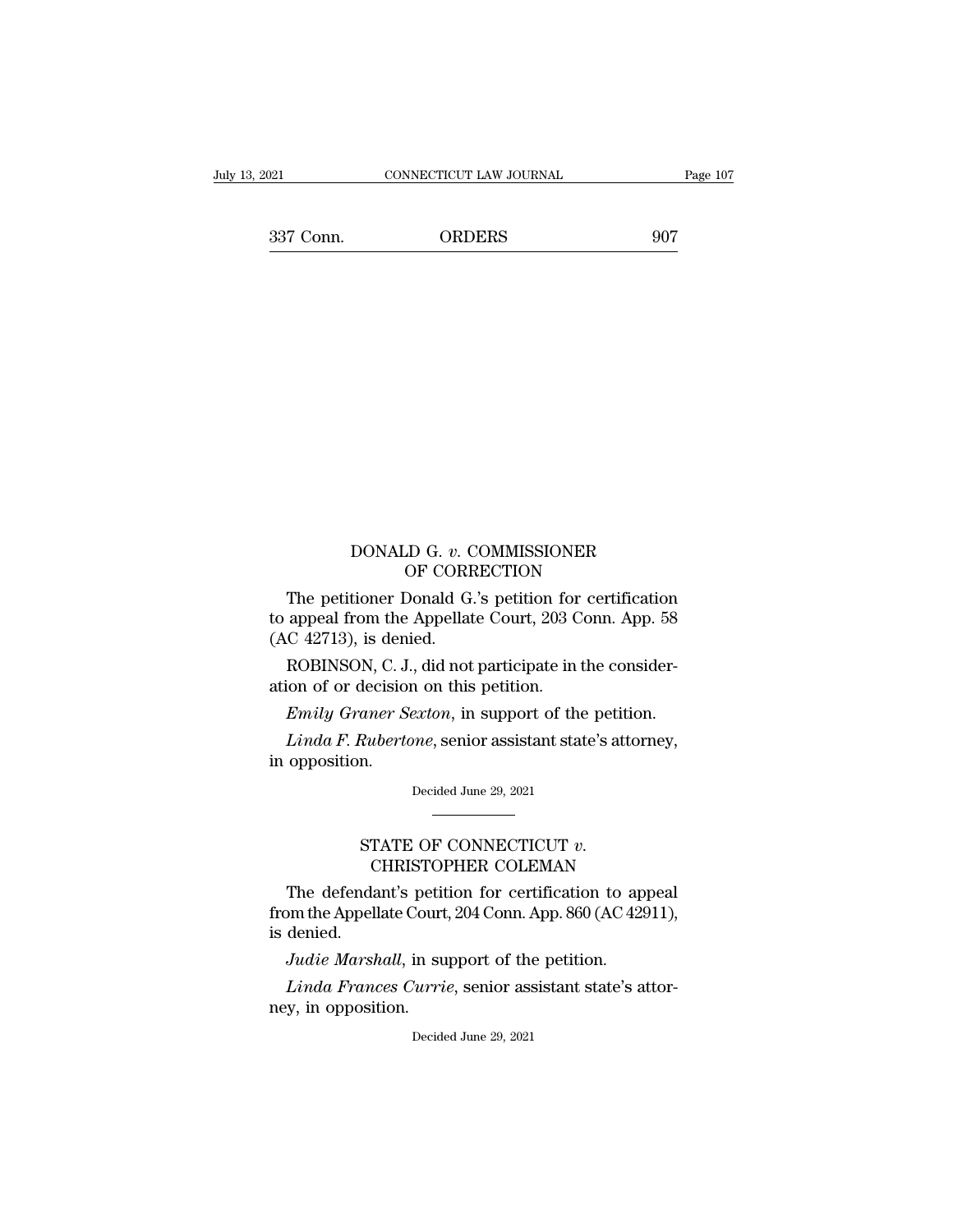EXECUTE CONNECTICUT LAW JOURNAL July 13, 20<br>908 ORDERS 337 Conn.

## CONNECTICUT LAW JOURNAL July 13, 2<br>
ORDERS 337 Conn.<br>
LINDA YOFFE SOLON *v*. JOSEPH SLATER ET AL. ORDERS<br>OFFE SOLON  $v$ . JOSI<br>SLATER ET AL.<br>ition for certification

S<br>
S<br>
S<br>
S<br>
CON V. JOSEPH<br>
S<br>
LINDA YOFFE SOLON V. JOSEPH<br>
S<br>
LATER ET AL.<br>
The plaintiff's petition for certification to appeal from<br>
e Appellate Court, 204 Conn. App. 647 (AC 42931), is<br>
anted limited to the following ig LINDA YOFFE SOLON v. JOSEPH<br>SLATER ET AL.<br>The plaintiff's petition for certification to appeal from<br>the Appellate Court, 204 Conn. App. 647 (AC 42931), is<br>granted, limited to the following issue: LINDA YOFFE SOLON  $v$ . JOSEPH<br>SLATER ET AL.<br>The plaintiff's petition for certification to a<br>the Appellate Court, 204 Conn. App. 647 (AC<br>granted, limited to the following issue:<br>"Did the Appellate Court properly uphol SLATER ET AL.<br>SLATER ET AL.<br>The plaintiff's petition for certification to appeal from<br>e Appellate Court, 204 Conn. App. 647 (AC 42931), is<br>anted, limited to the following issue:<br>"Did the Appellate Court properly uphold the

court of the Appellate Court, 204 Conn. App. 647 (AC 42931), is<br>granted, limited to the following issue:<br>"Did the Appellate Court properly uphold the trial<br>court's determination that the plaintiff was collaterally<br>estopped The plaintiff's petition for certification to appeal from<br>the Appellate Court, 204 Conn. App. 647 (AC 42931), is<br>granted, limited to the following issue:<br>"Did the Appellate Court properly uphold the trial<br>court's determina the Appellate Court, 204 Conn. App. 647 (AC 42931), is<br>granted, limited to the following issue:<br>"Did the Appellate Court properly uphold the trial<br>court's determination that the plaintiff was collaterally<br>estopped from lit granted, limited to the following issue:<br>
"Did the Appellate Court properly uphold the trial<br>
court's determination that the plaintiff was collaterally<br>
estopped from litigating tort claims against her deceased<br>
husband's "Did the Appellate Court properly uphold the trial<br>court's determination that the plaintiff was collaterally<br>estopped from litigating tort claims against her deceased<br>husband's lawyer and her stepson for intentional inter-"Did the Appellate Court properly uphold the trial<br>court's determination that the plaintiff was collaterally<br>estopped from litigating tort claims against her deceased<br>husband's lawyer and her stepson for intentional intercourt's determination that the plaintiff was collaterally<br>estopped from litigating tort claims against her deceased<br>husband's lawyer and her stepson for intentional inter-<br>ference with the amendment of a prenuptial agreeme estopped from litigating tort clair<br>husband's lawyer and her stepse<br>ference with the amendment of<br>and interference with an inheri<br>result of a probate court adjud<br>plaintiff's objection to the adm<br>husband's will in probate." rence with the amendment of a prenuptial agreement of a prenuptial agreement of a probate court adjudication overruling than the petition overruling than the petition over the petition.<br>Eric D. Grayson, in support of the p *John W. Cannavino* and *William N. Wright*, in opposition.<br>*John W. Cannavino* and *William N. Wright*, in oppo-<br>*John W. Cannavino* and *William N. Wright*, in oppo-<br>John *W. Cannavino* and *William N. Wright*, in oppo-<br>

sition. *Eric D. Grayson*, in support of the petition.<br>John W. Cannavino and William N. Wright, in oppotion.<br>Decided June 29, 2021 V. Cannavino and William N. Wright, in oppo-<br>Decided June 29, 2021<br>AEVIN A. NASH *v*. COMMISSIONER<br>OF CORRECTION

# OF CORRECTION

Exched State 23, 2021<br>
The petitioner Kevin Nash's petition for certification<br>
appeal from the Appellate Court, 204 Conn. App. 902<br>
C 42407) is donied KEVIN A. NASH v. COMMISSIONER<br>OF CORRECTION<br>The petitioner Kevin Nash's petition for certification<br>to appeal from the Appellate Court, 204 Conn. App. 902<br>(AC 43407), is denied. KEVIN A. NASH v.<br>OF CORE<br>The petitioner Kevin Nasl<br>to appeal from the Appellate<br>(AC 43407), is denied.<br>Desmond M. Ryan, in su *DE CORRECTION*<br>*DE CORRECTION*<br>The petitioner Kevin Nash's petition for certification<br>appeal from the Appellate Court, 204 Conn. App. 902<br>*C* 43407), is denied.<br>*Desmond M. Ryan*, in support of the petition.<br>*Ronald G. We* The petitioner Kevin Nash's petition for certification<br>appeal from the Appellate Court, 204 Conn. App. 902<br>*C* 43407), is denied.<br>*Desmond M. Ryan*, in support of the petition.<br>*Ronald G. Weller*, senior assistant state's ine petrioner Rection<br>to appeal from the .<br>(AC 43407), is deni<br>Desmond M. Ryd<br>Ronald G. Welle<br>in opposition.

Desmond M. Ryan, in support of the petition.<br>Ronald G. Weller, senior assistant state's attorney,<br>opposition.<br>Decided June 29, 2021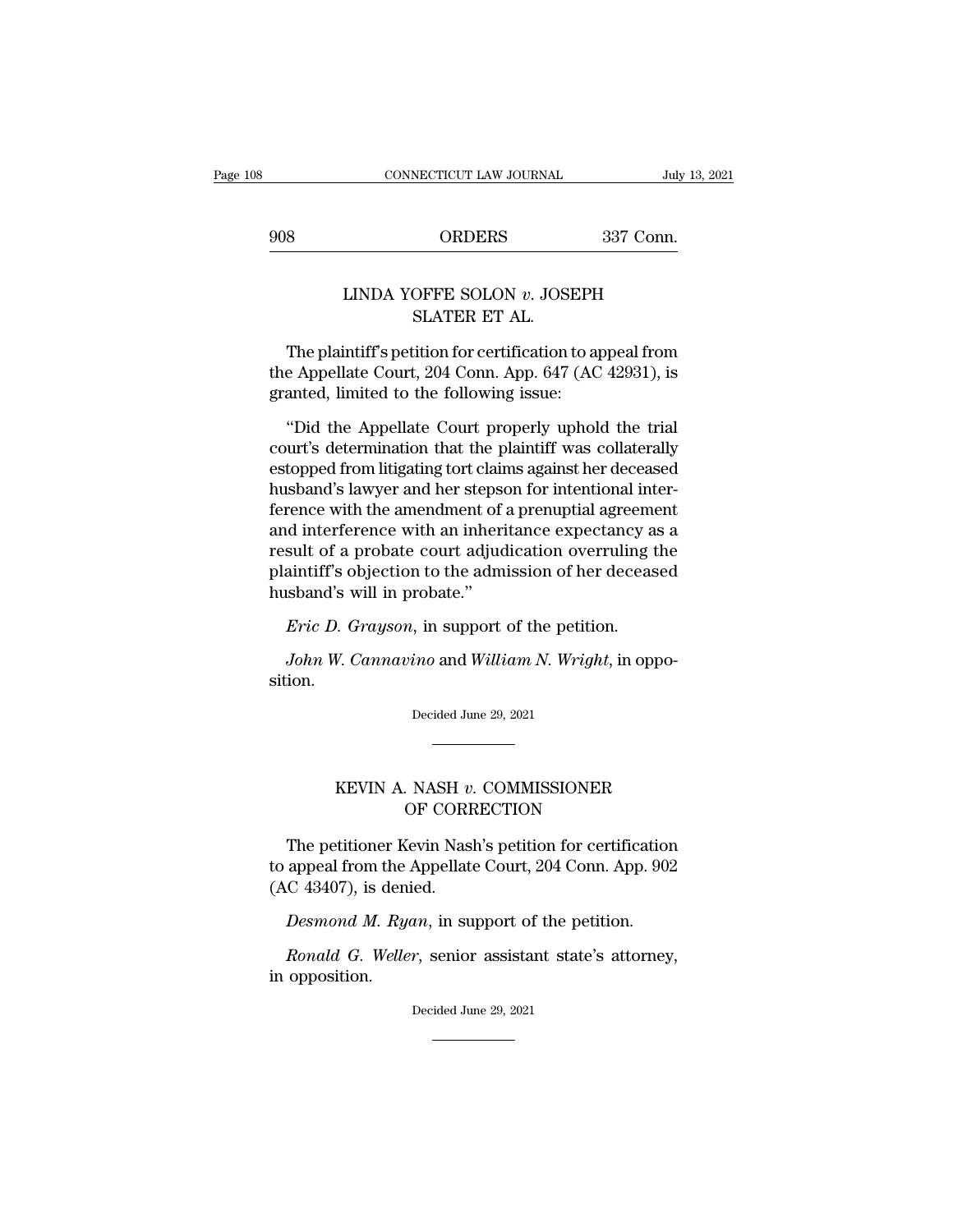21 CONNECTICUT LAW JOURNAL Page 109<br>337 Conn. ORDERS 909 INECTICUT LAW JOURNAL<br>ORDERS<br>IN RE JACOB M.<br>Ne respondent father fo

T Conn. ORDERS 909<br>
IN RE JACOB M.<br>
The petition of the respondent father for certification<br>
appeal from the Appellate Court, 204 Conn. App. 763<br>
C 44233), is donied 337 Conn. (ORDERS 909)<br>IN RE JACOB M.<br>The petition of the respondent father for certification<br>to appeal from the Appellate Court, 204 Conn. App. 763<br>(AC 44233), is denied.  $\begin{array}{ll} \text{GKD} \ \text{N} & \text{ORD} \ \text{N} \ \text{R} & \text{M} \ \text{S} \ \text{S} & \text{M} \ \text{N} \ \text{R} & \text{M} \ \text{N} \ \text{R} & \text{M} \ \text{M} \ \text{A} & \text{M} \ \text{A} & \text{M} \ \text{M} \ \text{M} \ \text{M} \ \text{M} \ \text{M} \ \text{M} \ \text{M} \ \text{M} \ \text{M} \ \text{M} \ \text{M} \ \text{M} \ \text{M} \ \text{M} \ \text{M} \ \$ IN RE JACOB M.<br>The petition of the respondent father for certification<br>appeal from the Appellate Court, 204 Conn. App. 763<br>C 44233), is denied.<br>Joshua Michtom, assigned counsel, in support of<br>e petition. The petition of<br>to appeal from the<br>(AC 44233), is de<br>*Joshua Michto*<br>the petition.<br>*Evan O'Roark*, The petition of the respondent father for certification<br>appeal from the Appellate Court, 204 Conn. App. 763<br>*C* 44233), is denied.<br>*Joshua Michtom*, assigned counsel, in support of<br>e petition.<br>*Evan O'Roark*, assistant att

Joshua Michtom, assigned counsel, in support of<br>e petition.<br>Evan O'Roark, assistant attorney general, in oppo-<br>tion.<br>Decided June 29, 2021

sition. ark, assistant attorney general, i<br>Decided June 29, 2021<br>IN RE NATASHA T. ET AL.<br>In of the respondent mother for c

Decided June 29, 2021<br>
The petition of the respondent mother for certifica-<br>
The petition of the respondent mother for certifica-<br>
The petition of the Appellate Court, 204 Conn. App.<br>
2 (AC 44237) is donied tion to appeal from the Appellate Court, 204 Conn. App. France Suite 23,<br>
IN RE NATASHA<br>
The petition of the responder<br>
tion to appeal from the Appellate<br>
763 (AC 44237), is denied.<br> *Albert J. Oneto IV*, assigned IN RE NATASHA T. ET AL.<br>The petition of the respondent mother for certifica-<br>on to appeal from the Appellate Court, 204 Conn. App.<br>3 (AC 44237), is denied.<br>*Albert J. Oneto IV*, assigned counsel, in support of<br>e petition. IN RE NATASHA T. ET AL.<br>The petition of the respondent mother for certification to appeal from the Appellate Court, 204 Conn. App.<br>763 (AC 44237), is denied.<br>*Albert J. Oneto IV*, assigned counsel, in support of the petit The petition of the respondent mother for certification to appeal from the Appellate Court, 204 Conn. App. 3 (AC 44237), is denied.<br>*Albert J. Oneto IV*, assigned counsel, in support of e petition.<br>*Evan O'Roark*, assistan

sition. Evan O'Roark, assistant attorney general, in oppotion.<br>Decided June 29, 2021  $O{\cdot}Roark,\;assistant\;attorney\;general,\;in\;oppo-  
Decided June 29, 2021$ 

# MSSIStant attorney general, in opp<br>Decided June 29, 2021<br>URNER v. COMMISSIONER<br>OF CORRECTION<br>Corey Turner's petition for certifi

Decided June 29, 2021<br>
The petitioner Corey Turner's petition for certifica-<br>
The petitioner Corey Turner's petition for certifica-<br>
The petitioner Corey Turner's petition for certifica-<br>
The petition for the Appellate Cou COREY TURNER v. COMMISSIONER<br>
OF CORRECTION<br>
The petitioner Corey Turner's petition for certifica-<br>
tion to appeal from the Appellate Court, 205 Conn. App.<br>
902 (AC 43401), is denied. COREY TURNER v. CONNER v. CONNER CORPECT.<br>OF CORRECT.<br>The petitioner Corey Turner'<br>tion to appeal from the Appellate<br>902 (AC 43401), is denied.<br>Robert L. O'Brien, assigned *COREY TURNER v. COMMISSIONER*<br> *DF CORRECTION*<br> *Robert L. O'Brien, assigned counsel, in support of petition.*<br> *Robert L. O'Brien, assigned counsel, in support of e petition.* The petitioner<br>tion to appeal from<br>902 (AC 43401), in<br>Robert L. O'Br<br>the petition.<br>Sarah Hanna, The petitioner Corey Turner's petition for certifica-<br> *Sarah Hanna*, is denied.<br> *Robert L. O'Brien*, assigned counsel, in support of<br> *Sarah Hanna*, senior assistant state's attorney, in<br>
position.

Robert L. O'Brien, assigned counsel, in support of<br>e petition.<br>Sarah Hanna, senior assistant state's attorney, in<br>position.<br>Decided June 29, 2021

opposition.